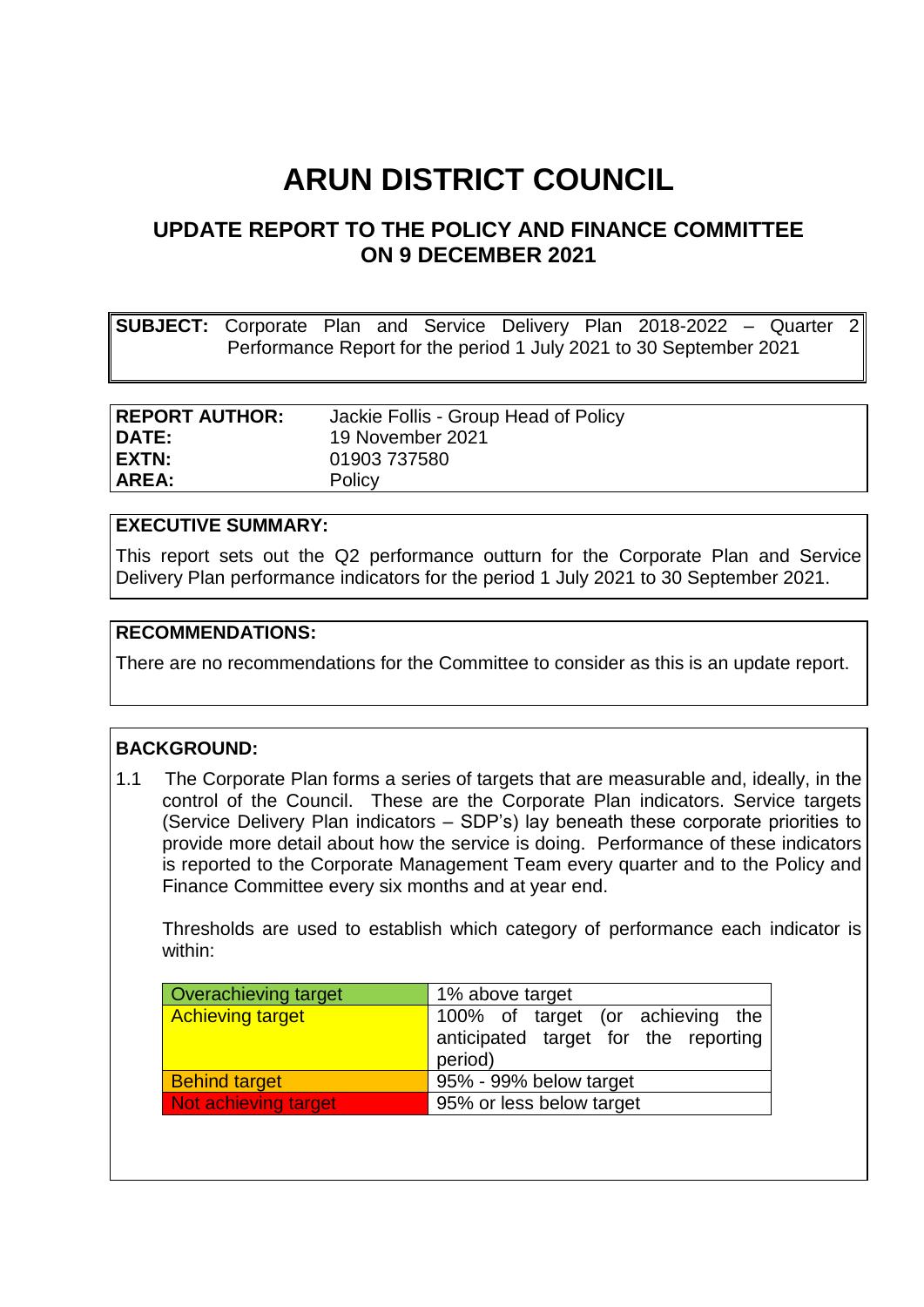# **Q2 CORPORATE PLAN PERFORMANCE**

1.2 There are 11 Corporate Plan indicators. 6 Corporate Plan indicators are measured at Q2.

| <b>Status</b>           | <b>Number of Corporate Plan</b><br>indicators in this category |  |
|-------------------------|----------------------------------------------------------------|--|
| Overachieving target    |                                                                |  |
| <b>Achieving target</b> |                                                                |  |
| <b>Behind target</b>    |                                                                |  |
| Not achieving target    |                                                                |  |
| TOTAL                   |                                                                |  |

#### 1.2.1 Overachieving target

**1** Corporate Plan indicator (CP6) was overachieving its target at Q2. Full commentary for this indicator can be found within Appendix A which is *attached* to this report.

#### 1.2.2 Achieving target

**1** Corporate Plan indicator (CP3) was achieving its target at Q2. Full commentary for this indicator can be found within Appendix A which is *attached* to this report.

#### 1.2.3 Behind target

**1** Corporate Plan indicator (CP10) was behind target at Q2. Full commentary for this indicator can be found within Appendix A which is *attached* to this report. This is largely out of the Council's control although this indicator will be monitored by the Director of Place.

## 1.2.4 Not achieving target

**3** Corporate Plan indicators (CP7, CP8 and CP11) were not achieving their target at Q2. These three indicators will be monitored by the Director of Services. Full commentary for these indicators can be found within Appendix A which is *attached* to this report.

## **1.3 Actions**

The Director of Services will ensure that the 3 indicators which are not achieving their target (CP7, CP8 and CP11) are monitored. The Director of Place will ensure that the 1 indicator which is behind target (CP10) is monitored.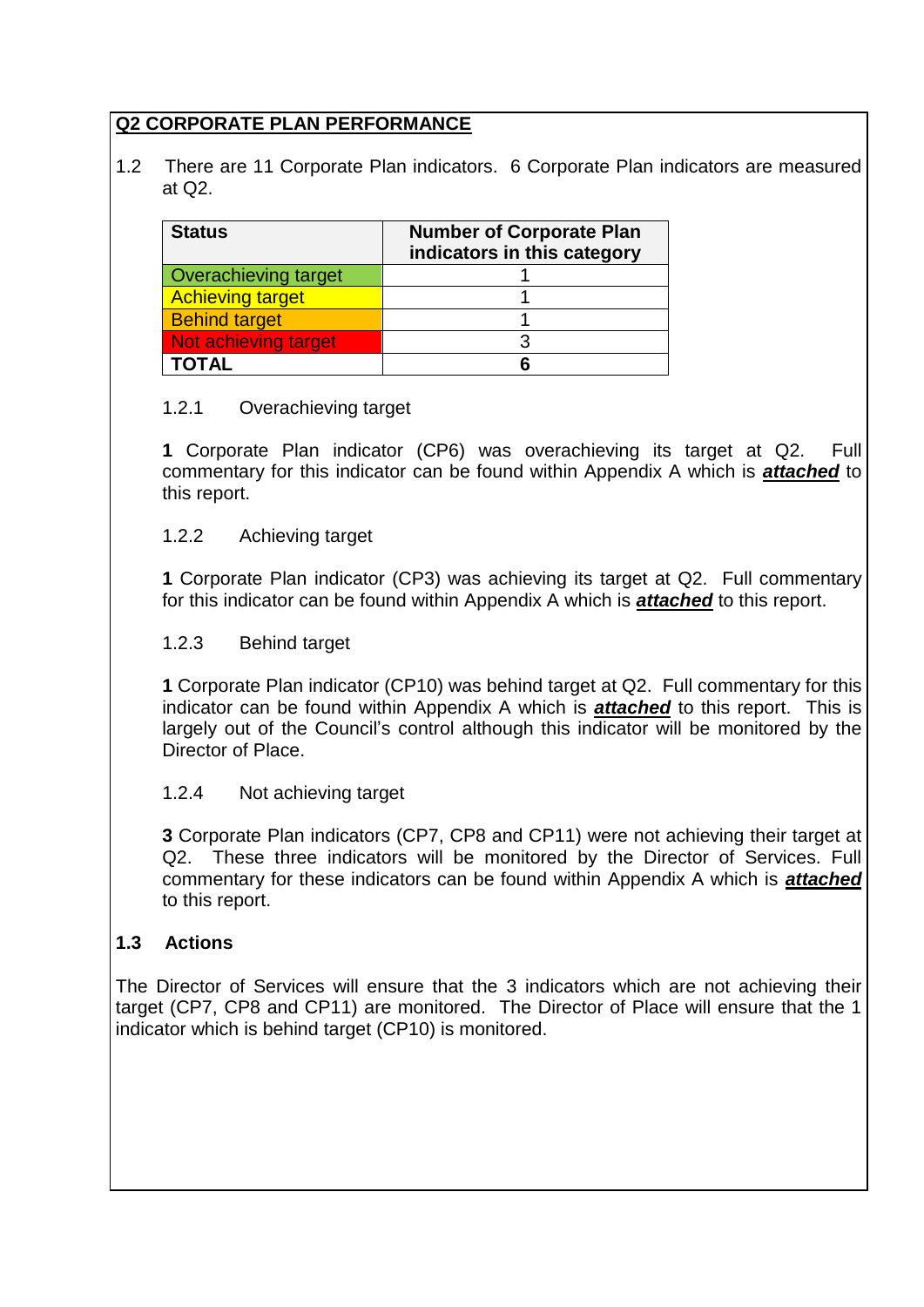# **Q2 SERVICE DELIVERY PLAN (SDP) PERFORMANCE**

1.4 There are 23 Service Delivery Plan (SDP) indicators. 13 indicators are measured at  $O2<sub>1</sub>$ 

| <b>Status</b>           | <b>Number of Service Delivery</b><br><b>Plan indicators in this</b><br>category |  |
|-------------------------|---------------------------------------------------------------------------------|--|
| Overachieving target    |                                                                                 |  |
| <b>Achieving target</b> |                                                                                 |  |
| <b>Behind target</b>    |                                                                                 |  |
| Not achieving target    |                                                                                 |  |
|                         | 13                                                                              |  |

## 1.4.1 Overachieving target

**6** Service Delivery Plan indicators (SDP1, SDP5, SDP9, SDP16, SDP17 and SDP19) were overachieving their target at Q2. Full commentary for these indicators can be found within Appendix B which is *attached* to this report.

## 1.4.2 Achieving target

**2** SDP indicators (SDP3 and SDP10) were achieving their target at Q2. Full commentary for these indicators can be found within Appendix B which is *attached* to this report.

## 1.4.3 Behind target

SDP indicators (SDP4 and SDP22) were behind target at Q2:

- SDP4 this is only just behind target and is largely out of the Council's control.
- SDP22 this relates to the number of Council properties with a valid gas safety certificate (LGSR). Two properties have expired LGSRs. The Council has been granted an injunction for one property and the Council has applied for an injunction for the second property. The Director of Services will monitor the situation regarding these two properties although as injunctions have been issued, this situation will be resolved.

Full commentary for these indicators can be found within Appendix B which is *attached* to this report.

#### 1.4.4 Not achieving target

**3** SDP indicators (SDP2, SDP12 and SDP18) were not achieving their target at Q2.

 SDP2 - There have been some staff absences in Q2 that affected performance but the Group Head of Planning has said that it is clear that too many decisions were made without securing Extensions of Time (EoT). The Group Head of Planning carried out a full performance management review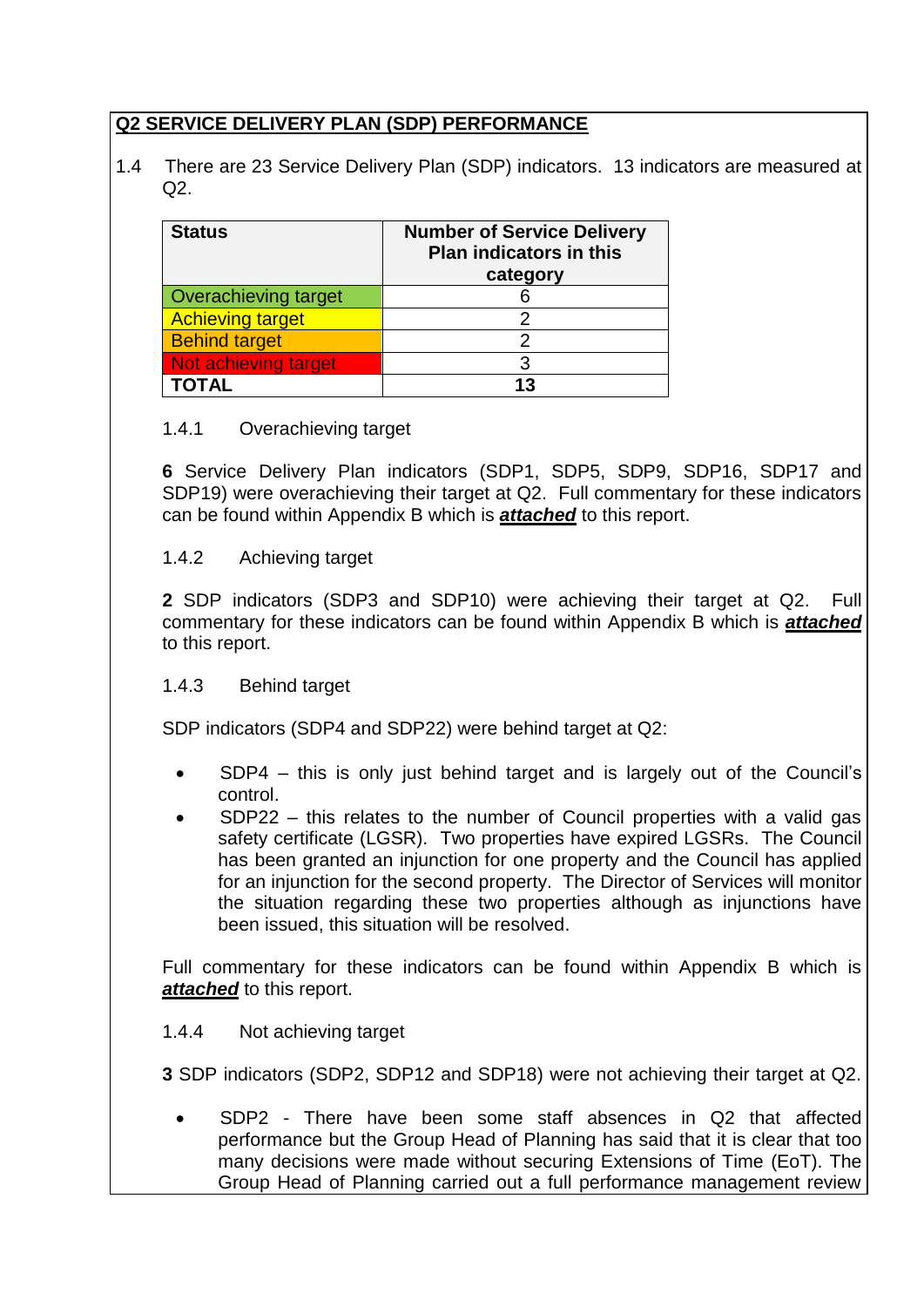exercise in mid 2020 and the aim is to get much closer to 90% without using Extensions of Time. The Director of Place will monitor the situation with this indicator.

- SDP12 This figure is a direct result of the disruption to workforce caused by the national HGV driver shortage. The recruitment in recent months has been successful and stability is leading to a reduction in missed bins. This situation is being monitored on a monthly basis at meetings. The Director of Services will continue to monitor the situation.
- SDP18 The impact of Covid means we are seeing an increase in court evictions and family evictions, along with a high level of complex cases, impacting on the number of placements and length of stay in emergency accommodation. The Director of Services will continue to monitor the situation.

Full commentary for these indicators can be found within Appendix B which is **attached** to this report.

## **1.5 Actions**

The Director of Services will monitor the situation regarding the gas safety certificates for the two properties mentioned in item 1.4.3 above (for SDP22) and will monitor the situation regarding indicators SDP12 and SDP18. The Director of Place will monitor the situation in relation to SDP2.

## **2. PROPOSAL(S):**

There are no recommendations for the Committee to consider.

## **3. OPTIONS:**

i. To request further information and/or remedial actions be undertaken

#### **4. CONSULTATION:**

| Has consultation been undertaken with:                                                                                    | YES        | NΟ        |
|---------------------------------------------------------------------------------------------------------------------------|------------|-----------|
| <b>Relevant Town/Parish Council</b>                                                                                       |            |           |
| <b>Relevant District Ward Councillors</b>                                                                                 |            |           |
| Other groups/persons (please specify)                                                                                     |            | ٦Ι        |
| 5.<br>ARE THERE ANY IMPLICATIONS IN RELATION TO<br>THE FOLLOWING COUNCIL POLICIES:<br>(Explain in more detail at 6 below) | <b>YES</b> | <b>NO</b> |
| Financial                                                                                                                 |            |           |
| Legal                                                                                                                     |            |           |
| Human Rights/Equality Impact Assessment                                                                                   |            |           |
| Community Safety including Section 17 of Crime &<br><b>Disorder Act</b>                                                   |            |           |
| Sustainability                                                                                                            |            |           |